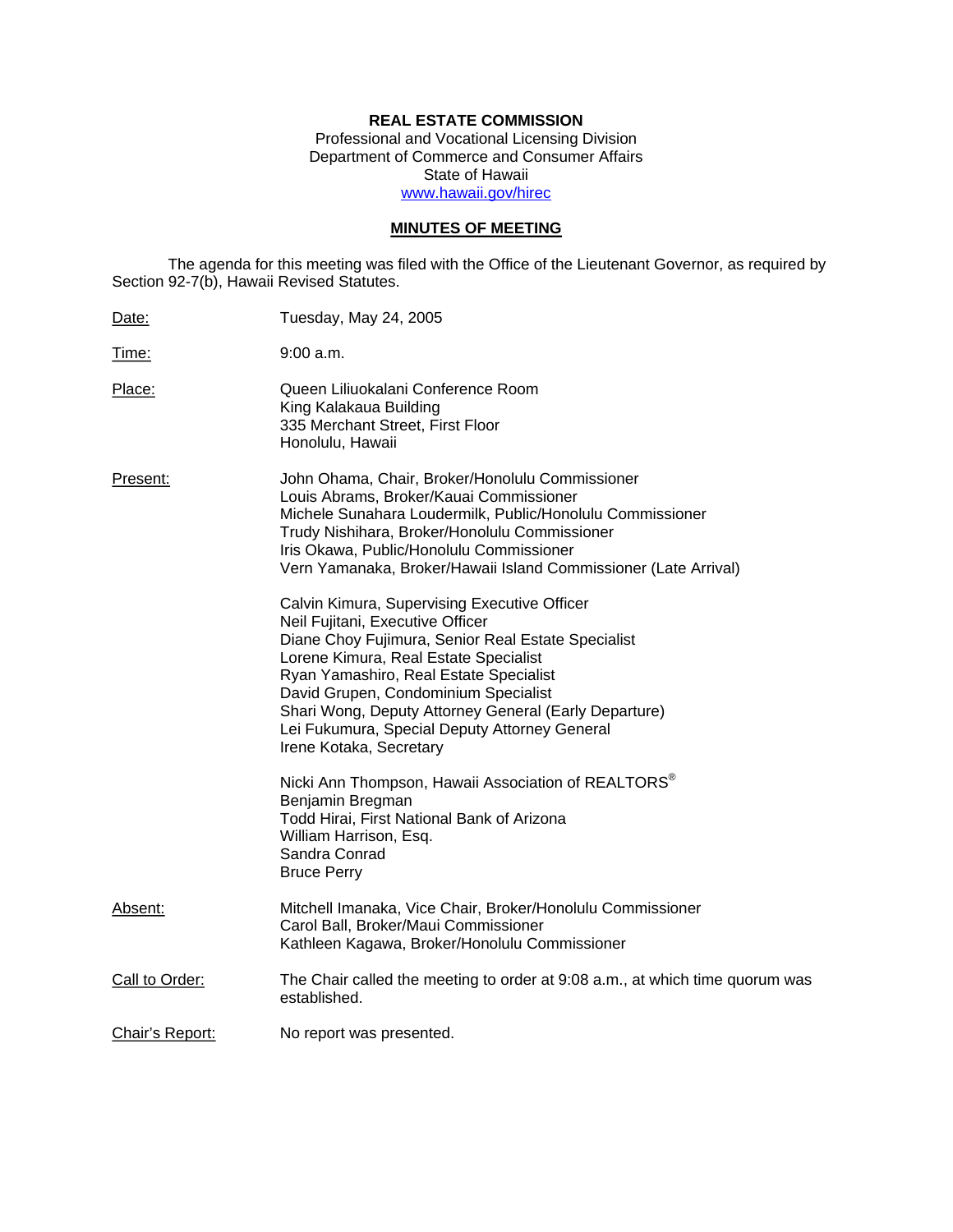| <b>Executive Officers'</b><br>Report:            | The Executive Officer informed the Commissioners that the applications<br>to be considered at the meeting were available for review.                                                                                                                                                                                                                                                                                                                    |
|--------------------------------------------------|---------------------------------------------------------------------------------------------------------------------------------------------------------------------------------------------------------------------------------------------------------------------------------------------------------------------------------------------------------------------------------------------------------------------------------------------------------|
|                                                  | The SEO reported that the Department will be producing a series of one-hour<br>television shows on consumer education. The Director's Office has requested<br>the names of people who would be willing to appear on the show, which would<br>discuss such topics as what to look for when buying a home, whether you should<br>buy or rent and other real estate related concerns. Commissioners Abrams and<br>Nishihara will represent the Commission. |
|                                                  | <b>Minutes of Previous Meetings</b>                                                                                                                                                                                                                                                                                                                                                                                                                     |
|                                                  | Upon a review by Commissioner Okawa, seconded by Commissioner Nishihara,<br>it was voted on and unanimously carried to accept the minutes of the April 29,<br>2005 Real Estate Commission meeting.                                                                                                                                                                                                                                                      |
| Chapter 91, HRS,<br><b>Adjudicatory Matters:</b> | The Chair called for a recess from the meeting at 9:10 a.m., to discuss and<br>deliberate on the following adjudicatory matters, pursuant to Chapter 91, HRS:                                                                                                                                                                                                                                                                                           |
|                                                  | In the Matter of the Real Estate Broker's License of James A. Cole, REC<br>2003-298-L                                                                                                                                                                                                                                                                                                                                                                   |
|                                                  | Upon a motion by Commissioner Okawa, seconded by Commissioner<br>Loudermilk, it was voted on and unanimously carried to accept the Settlement<br>Agreement Prior to Filing of Petition for Disciplinary Action and Commission's<br>Final Order.                                                                                                                                                                                                         |
|                                                  | In the Matter of the Real Estate Brokers' Licenses of Solid Foundation, and<br>David Mayeda, REC 2003-275-L                                                                                                                                                                                                                                                                                                                                             |
|                                                  | Upon a motion by Commissioner Nishihara, seconded by Commissioner Abrams,<br>it was voted on and unanimously carried to accept the Settlement Agreement<br>Prior to Filing of Petition for Disciplinary Action and Commission's Final Order.                                                                                                                                                                                                            |
|                                                  | In the Matter of the Real Estate Broker's License of Judith L. Bottom, nka<br>Judith L. Butler, REC 98-134-L                                                                                                                                                                                                                                                                                                                                            |
|                                                  | Upon a motion by Commissioner Okawa, seconded by Commissioner Abrams, it<br>was voted on and unanimously carried to accept the written exceptions filed by<br>Ms. Butler, even though it was not filed in a timely manner.                                                                                                                                                                                                                              |
|                                                  | Upon a motion by Commissioner Loudermilk, seconded by Commissioner<br>Okawa, it was voted on and unanimously carried to approve the Hearings<br>Officer's Findings of Fact, Conclusions of Law and Recommended Order,                                                                                                                                                                                                                                   |

notwithstanding the exceptions filed by the Respondent.

Following the Commission's review, deliberation and decisions in these matters, pursuant to Chapter 91, HRS, the Chair announced that the Commission was reconvening its scheduled Commission meeting at 9:31 a.m.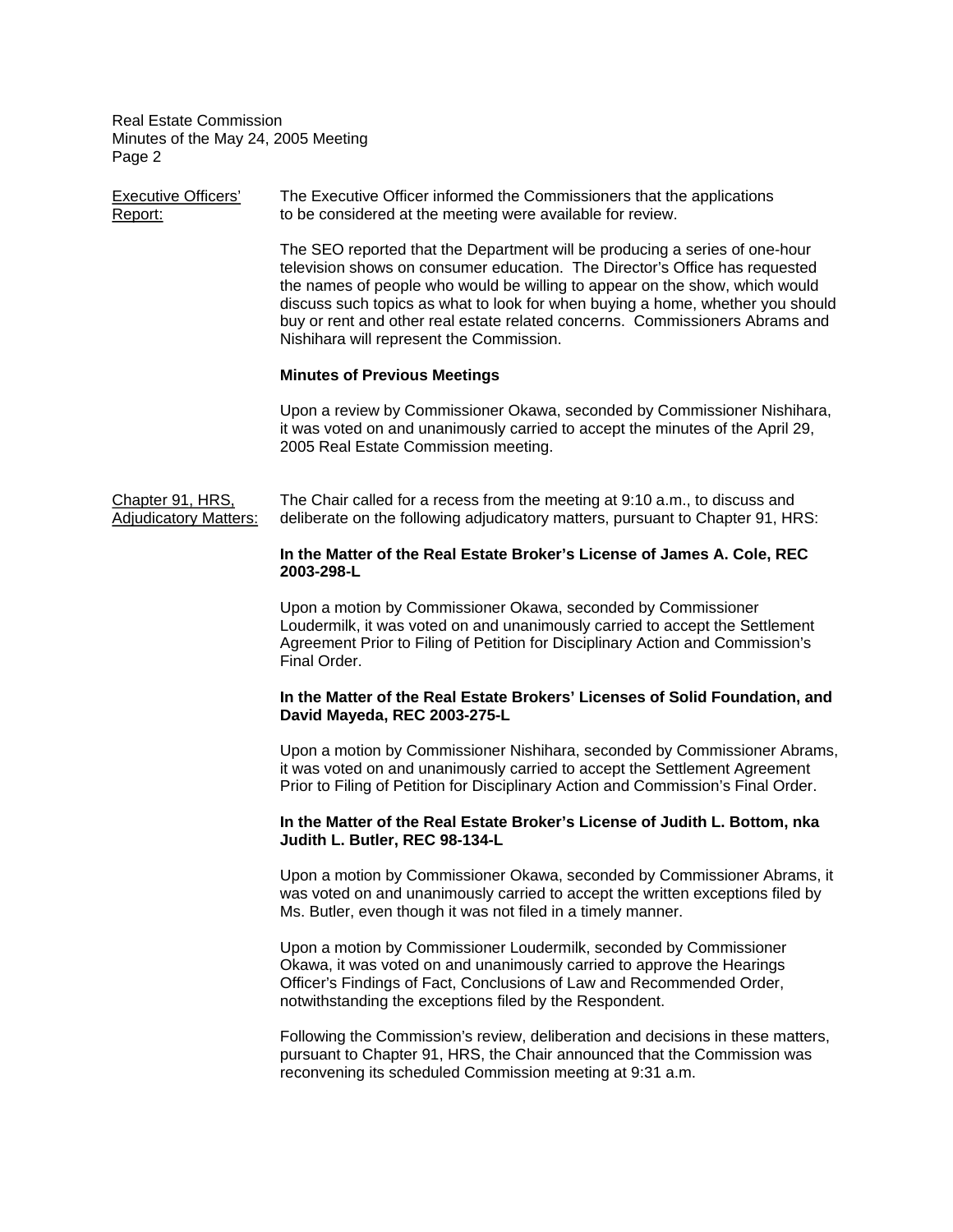| <b>Committee Reports:</b> | <b>Laws and Rules Review Committee</b>                                                                                                                                                                                                                                                                                                                                                                                                                                                                                                                                                                                                                                                                                                                                                        |  |  |
|---------------------------|-----------------------------------------------------------------------------------------------------------------------------------------------------------------------------------------------------------------------------------------------------------------------------------------------------------------------------------------------------------------------------------------------------------------------------------------------------------------------------------------------------------------------------------------------------------------------------------------------------------------------------------------------------------------------------------------------------------------------------------------------------------------------------------------------|--|--|
|                           | Upon a motion by Commissioner Okawa, seconded by Commissioner Abrams, it<br>was voted on and unanimously carried to accept the report of the May 11, 2005<br>Laws and Rules Review Committee meeting as follows:                                                                                                                                                                                                                                                                                                                                                                                                                                                                                                                                                                              |  |  |
|                           | 1.<br>Minutes of April 13, 2005 - Accept<br>2.<br>Program of Work, FY05<br>Neighbor Island Outreach - The next neighbor island outreach is<br>a.<br>scheduled for Tuesday, June 14, 2005, in Kailua-Kona. The<br>meetings will be held in the Conference Room of the Natural<br>Energy Laboratory of Hawaii Authority, located at 73-4460<br>Queen Kaahumanu Highway, #101, Kailua-Kona, Hawaii.<br>b.<br>Subcommittee on Agency - Recommend that the Commission<br>engage a consultant to handle the arrangements for the<br>proposed symposium relating to consumer relationship issues to<br>be held on Oahu and the neighbor islands and that the<br>Subcommittee on Agency Chair be granted authority to make<br>decisions on issues relating to the consumer relationship<br>symposium. |  |  |
|                           | 3.<br>ARELLO Annual Meeting - Recommend that the Commission send<br>three Commissioners, one of whom is the incoming Chair of the Real<br>Estate Commission, and one staff member to the ARELLO Annual<br>Meeting, to be held on September 28 to October 2, 2005, in Toronto,<br>Canada, subject to the Governor's fiscal policy and budgetary approval.                                                                                                                                                                                                                                                                                                                                                                                                                                      |  |  |
|                           | Next Meeting: Tuesday, June 14, 2005<br>4.<br>9:30a.m.<br><b>Conference Room</b><br><b>Natural Energy Laboratory of Hawaii Authority</b><br>73-4460 Queen Kaahumanu Highway, #101<br>Kailua-Kona, Hawaii                                                                                                                                                                                                                                                                                                                                                                                                                                                                                                                                                                                      |  |  |

### **Education Review Committee**

Upon a motion by Commissioner Nishihara, seconded by Commissioner Abrams, it was voted on and carried to accept the report of the May 11, 2005 Education Review Committee meeting as follows:

- 1. Minutes of April 13, 2005 **Accept.**
- 2. Chair Pro Tem Report **Recommend** delegating authority to Commissioner Ohama to work with Commissioner Imanaka and SEO Kimura to submit a recommendation for interim Commissioner.
- 3. Continuing Education, Administration, Curriculum, Courses, Providers, and Instructors – Applications
	- a. Course "Maintaining Homeowners' Associations in Hawaii," Author/Owner: Lorman Business Center, Inc.; Provider: Lorman Business Center, Inc.; Course Categories: Real Estate Law, Property Management, Property Ownership and Development; Clock Hours: 6 – **Recommend Approval.** 
		- i. Course "Real Estate Investment Analysis and 1031 Exchanges in Hawaii," Author/Owner: Lorman Business Center, Inc.; Provider: Lorman Business Center, Inc.;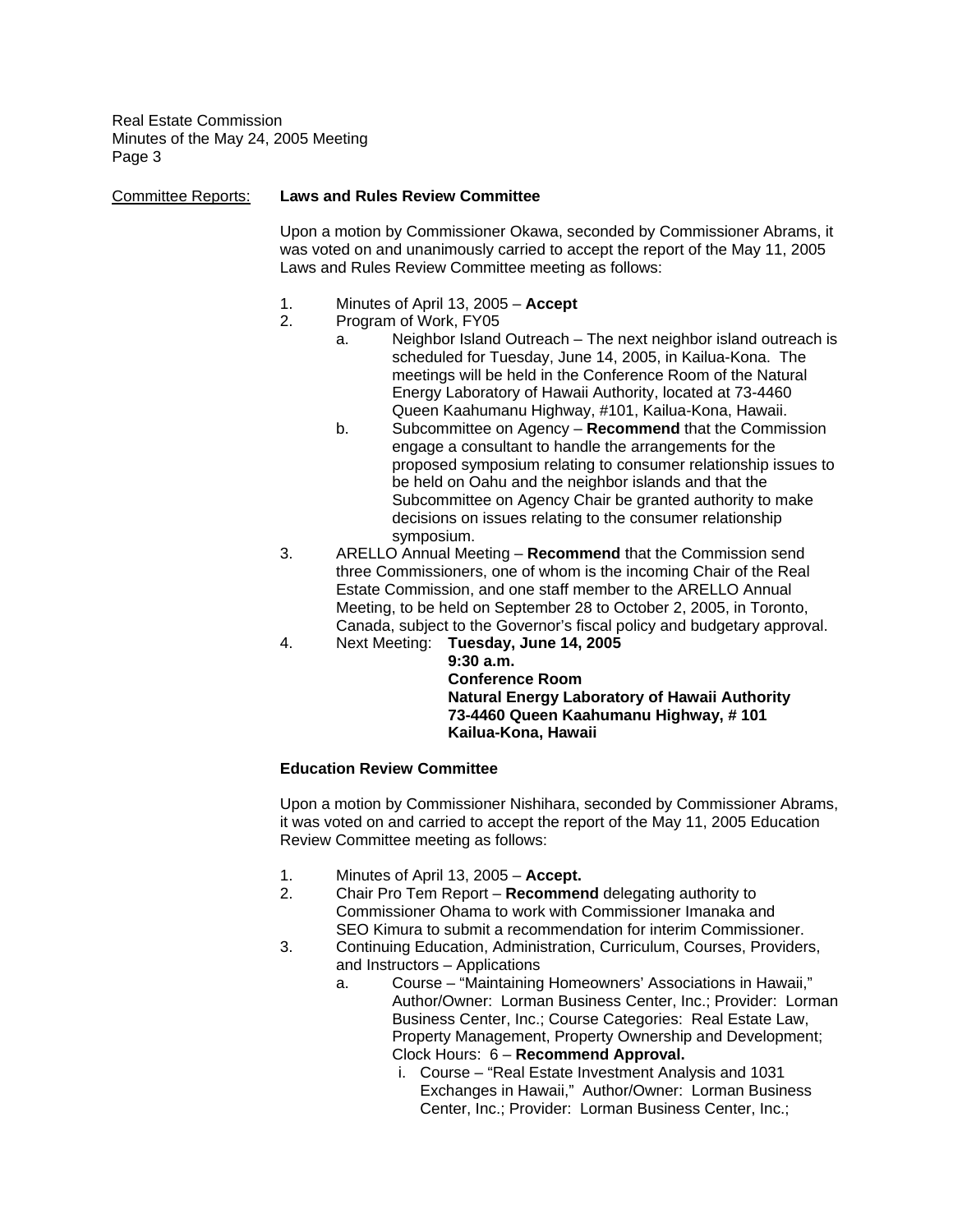> Course Categories: Investment; Clock Hours: 6 – **Recommend Approval.**

- 4. Prelicensing Education Administration, Curriculum, Schools, Instructors, and Equivalency
	- a. Applications Prelicense Instructor Yuki Kajiwara, Salesperson and Broker Curricula, REEF Inc., dba Hawaii Institute of Real Estate – **Recommend Approval.**
	- b. Salesperson's Curriculum 2nd Draft **Recommend Approval.**
- 5. Next meeting: Tuesday, June 14, 2005 Upon adjournment of the Laws and Rules Review Committee Meeting, which convenes at 9:30 a.m. Conference Room Natural Energy Laboratory of Hawaii Authority 73-4460 Queen Kaahumanu Highway, #101 Kailua-Kona, Hawaii

# **Condominium Review Committee**

Upon a motion by Commissioner Ohama, seconded by Commissioner Okawa, it was voted on and unanimously carried to accept the amended report of the May 11, 2005 Condominium Review Committee meeting as follows:

- 1. Minutes of the April 13, 2005 meeting **Accept.**
- 2. Condominium Governance and Management
	- a. Mediation & Arbitration Pursuant to the automatic renewal for successive one year term provision of the existing contracts that the Commission has with the following entities or organization, **recommend approval** to automatically renew the Commission's Agreement for Consultant Service, for July 1, 2005 through June 30, 2006, subject to the same terms and conditions of the existing Agreements, any applicable administrative approvals, and subject to the availability of the Condominium Education Fund for the following entities or organizations:
		- 1) Mediation Center of the Pacific, Inc.<br>2) Mediation Services of Maui, Inc.
		- Mediation Services of Maui, Inc.
		- 3) West Hawaii Mediation Services
		- 4) Kauai Economic Opportunity, Inc.
		- 5) The Island of Hawaii YMCA
	- b. AOAO Registrations 2005-2007 Biennium Registration **Recommend approval** to ratify effective dates for the AOAO 2005-2007 biennium registrations received through April 30, 2005.
	- c. Condominium Seminars and Symposium
		- 1) Community Association Institute Hawaii Chapter **Recommend approval** to:
			- Automatically renew the Commission's Agreement for Consultant Service, for July 1, 2005 through June 30, 2006 subject to the same terms and conditions of the existing Agreements, any applicable administrative approvals, and subject to the availability of the Condominium Education Fund; and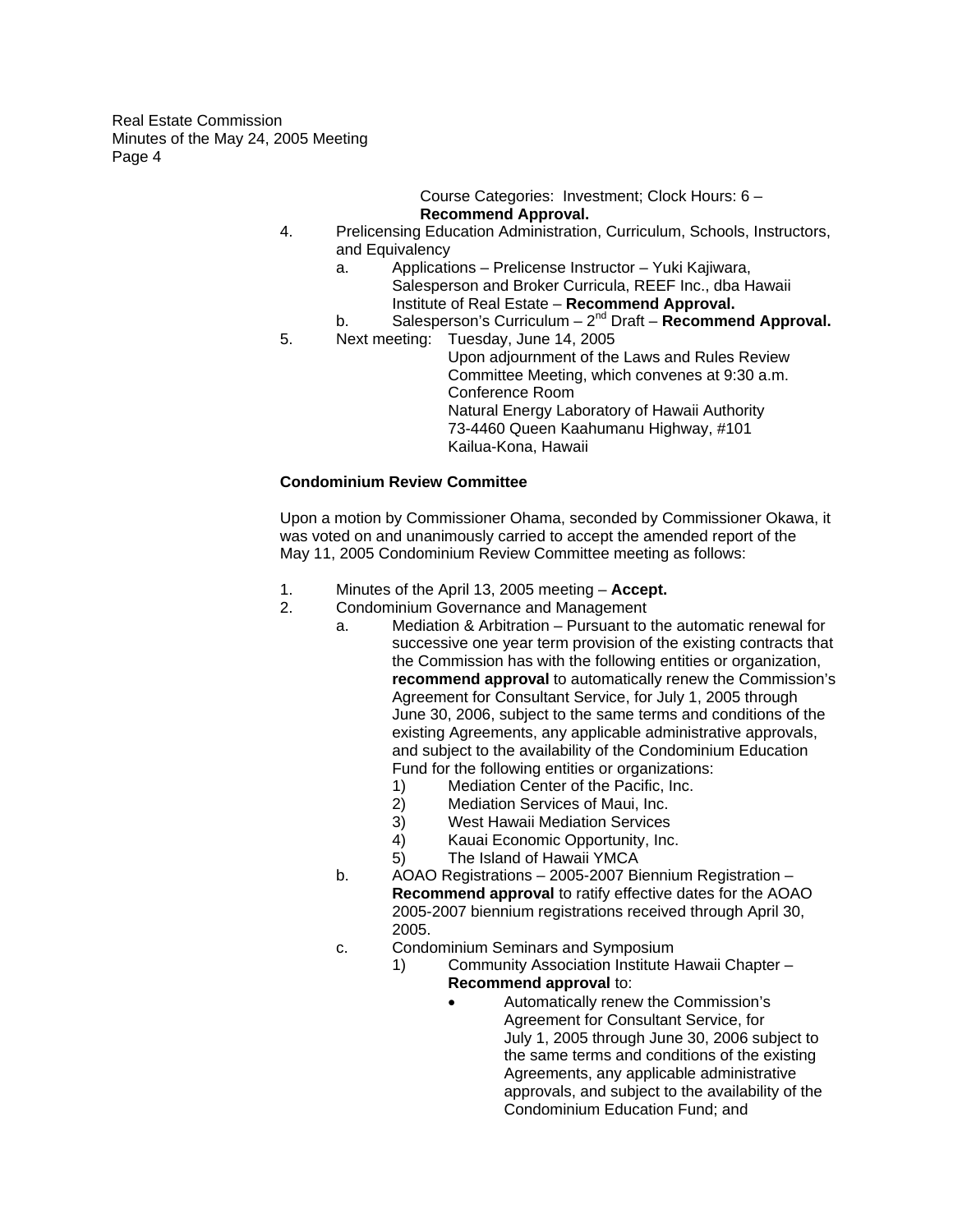- Amend the existing agreement to allow the Commission to reimburse CAI Hawaii for expenses incurred in arranging for the delivery of a seminar, presentation, or speech by a nationally known expert; the expenses and speaker shall first be approved by the REC, and the reimbursement shall be made in accordance with the existing general contract terms and conditions.
- 2) Hawaii Association of Realtors **Recommend approval**  to automatically renew the Commission's Agreement for Consultant Service, for July 1, 2005 through June 30, 2006 subject to the same terms and conditions of the existing Agreements, any applicable administrative approvals, and subject to the availability of the Condominium Education Fund.
- 3) Request for Non-Binding Opinion Concerning Deposit of Funds of Hawaii Association of Apartment Owners §514-97(c), HRS – First National Bank of Arizona; Douglas Smith, Esq., Todd Y. Hirai Esq. attorneys – **Recommend approval** to defer to the Commission's May 24, 2005 regular meeting to allow the Commission time to confer with and seek the advice of its Deputy Attorney General.
- 4) Senator Suzanne Chun Oakland Request for Review of Nevada's Common-Interest Ownership Act – **Recommend approval** to have staff prepare a response to include among other information that the subject matter is significant and important and timely, that the former REC Chair and SEO had a meeting with the Nevada Senator who drafted the bill prior to its introduction on Hawaii's requirements/funding mechanism/education/plan/handling of governance problems, in addition, the Senator may want to consider writing a letter to the legislative auditor requesting that its review under HCR 204 include the Nevada's Common-Interest Ownership Act relating to "Regulation of Community Managers" along with other state regulations.
- 3. CPR Registration, Developer's Public Reports April 2005 **Recommend approval** to ratify issuance of effective dates of the developer's public reports and extensions issued for the month of April 2005.
- 4. Request for Clarification of Commission's Prefatory Comments to Part VI. Management of Condominiums, Real Estate Commission's Prefatory Comment to Part VI, Page 2 "artificial approach regarding the contents of bylaws" – Glenn T. Taniguchi, Esq. – **Recommend approval** to defer to the Commission's May 24, 2005 regular meeting to allow the Commission time to confer with and seek the advice of its Deputy Attorney General.
- 5. Consultant Sole Source As previously reported at the October 29, 2004 Commission meeting, the recommended contractor, Gordon Arakaki, Esq. had rejected the Commission's offer of a small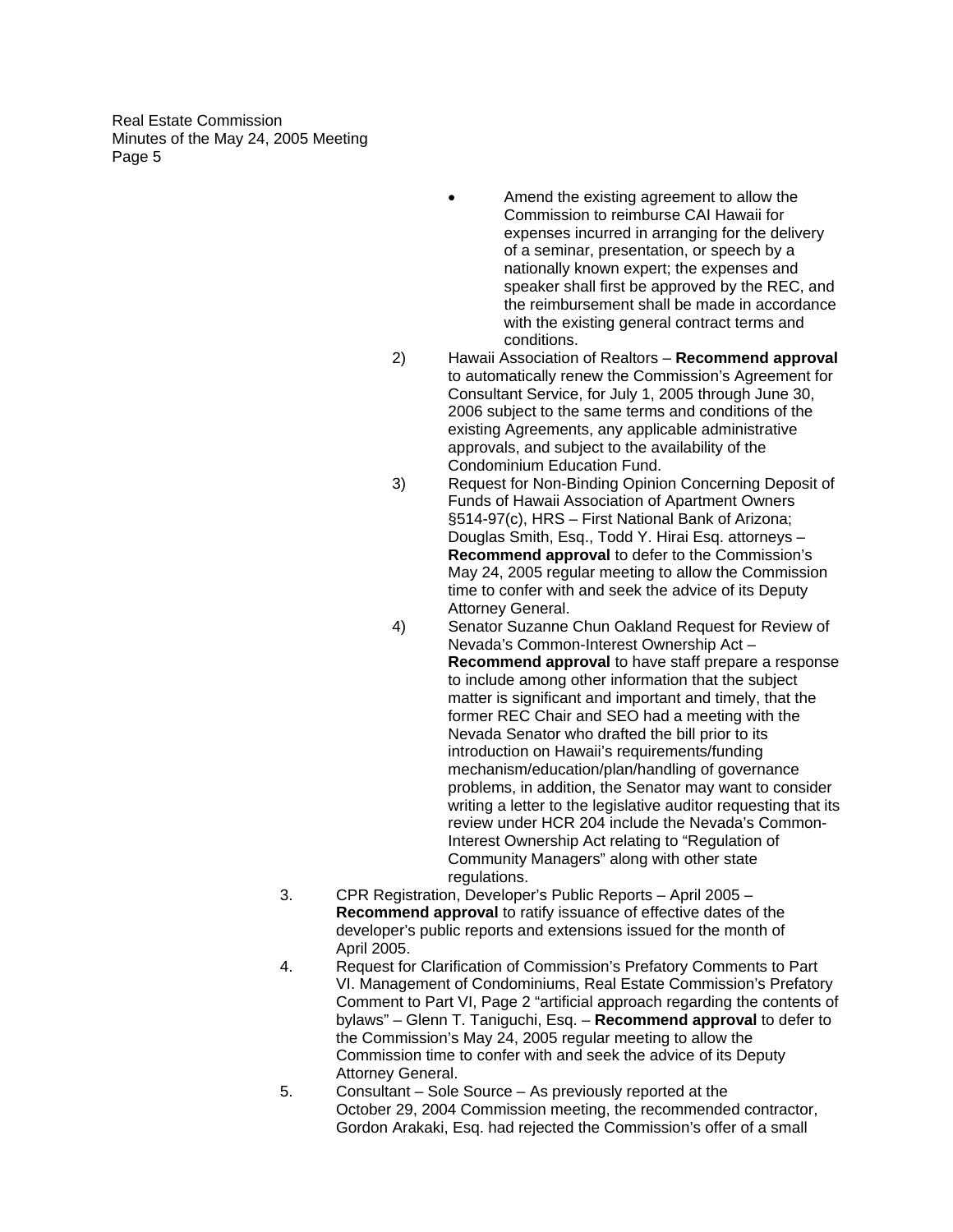> purchase contract for services to be provided on recodification and instead requested a "sole source" contract, which was recommended. The Office of the State Procurement Officer had denied the request for the subject "sole source" contract. The Commission and Department were considering alternative proposals for the recommended contractor subject to the funding contained in the recodification bill. The consideration was terminated as the recodification bill (SB 1132, SD2, HD1, CD1) passed without appropriating funds for FY2006 and FY2007 for post bill passage educational activities.

- 6. Hawaii Condominium Bulletin Pioneer Ventures, Inc. dba Fisher & Pioneer Printers – **Recommend approval** to automatically renew the Commission's Agreement for Consultant Service, for July 1, 2005 to June 30, 2006 subject to the same terms and conditions of the existing Agreements, any applicable administrative approvals, and subject to the availability of the Condominium Education Fund.
- 7. Program of Work & Budget, FY06 **Recommend approval** to adopt the attached program of work for FY06.
- 8. Neighbor Island Outreach Kona, Hawaii, Tuesday, June 14, 2005, Natural Energy Laboratory of Hawaii Authority
- 9. Next Meeting: Tuesday, June 14, 2005 Upon adjournment of the Education Review Committee meeting which follows the Laws and Rules Review Committee meeting scheduled to convene at 9:30 a.m. Conference Room Natural Energy Laboratory of Hawaii Authority 73-4460 Queen Kaahumanu, # 101 Kailua-Kona, Hawaii

Request for Non-Binding Opinion Concerning Deposit of Funds of Hawaii Association of Apartment Owners §514A-97(c), HRS – Upon a motion by Commissioner Okawa, seconded by Commissioner Nishihara, it was voted on and unanimously carried to defer this matter to the June 14, 2005 Condominium Review Committee meeting.

Request for Clarification of Commission's Prefatory Comments to Part VI. Management of Condominiums, Real Estate Commission's Prefatory Comment to Part VI, Page 2 "artificial approach regarding the contents of bylaws" – Glenn T Taniguchi, Esq. – Upon a motion by Commissioner Okawa, seconded by Commissioner Nishihara, it was voted on and unanimously carried to defer this matter to the June 14, 2005 Condominium Review Committee meeting.

### **Program of Work and Budget and Finance**

The SEO reported that he was hoping to finalize the Program of Work for FY2006 soon. Staff has not received the budgetary information from the Legislature. The proposed program of work will be given to the Commissioners prior to the June 14, 2005 Committee meetings for their review.

The Condominium Review Committee's program of work may have to be adjusted once the budget figures are received. The Real Estate Education Fund may also have to subsidize the education of the real estate licensees in regards to the recodification project.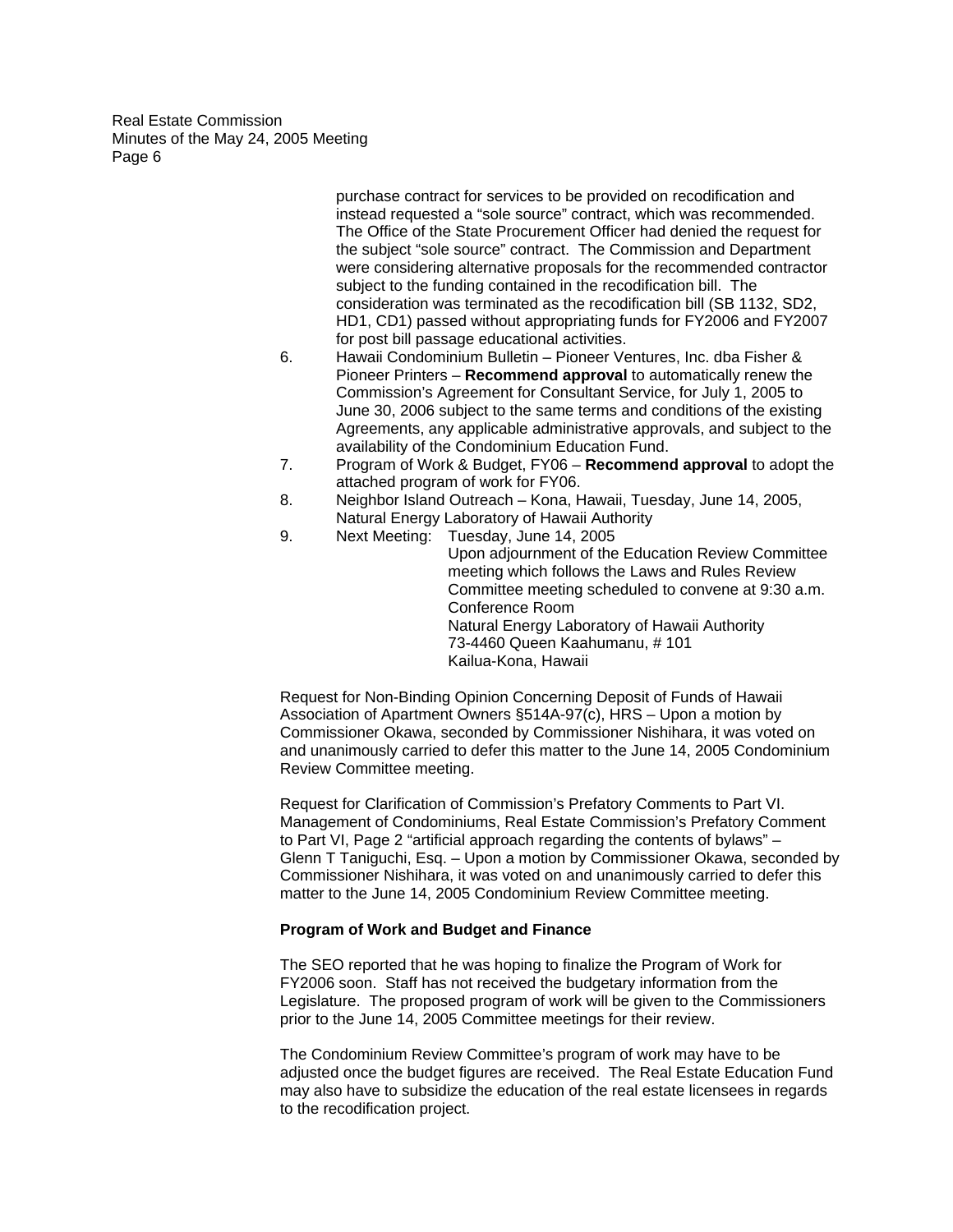|                                                 | The Chair asked if a request had been made for additional funds for the<br>Condominium Management Education Fund ("CMEF"). The Chair was informed<br>that no request has been made.                                                                                                                                                                                                                               |
|-------------------------------------------------|-------------------------------------------------------------------------------------------------------------------------------------------------------------------------------------------------------------------------------------------------------------------------------------------------------------------------------------------------------------------------------------------------------------------|
|                                                 | Commissioner Imanaka, who is the current Chair of the Condominium Review<br>Committee, will be leaving at end of June when his term expires. The<br>Commission has not yet determined its Committee assignments as it is awaiting<br>the appointment of the REC Chair. REC Chair Ohama's term will also expire at<br>the end of June. Once the REC Chair is appointed, the assignment of programs<br>may proceed. |
|                                                 | <b>Legislative Report and Bills</b>                                                                                                                                                                                                                                                                                                                                                                               |
|                                                 | The SEO reported that staff has begun to receive the requests for comments and<br>recommendations from the Governor's Office for the bills that were passed by the<br>Legislature.                                                                                                                                                                                                                                |
|                                                 | A copy of SCR 79 was distributed to the Commissioners for their information.<br>SCR 79 requests that a representative be appointed from the Commission to<br>serve on the task force to facilitate the establishment of viable naturally occurring<br>retirement communities. Commissioner Loudermilk will represent the<br>Commission on the Task Force, along with REB staff.                                   |
| Licensing and<br>Registration-<br>Ratification: | Upon a motion by Commissioner Okawa, seconded by Commissioner<br>Nishihara, it was voted on and unanimously carried to approve the ratification<br>of the attached list.                                                                                                                                                                                                                                          |
| <u>Licensing –</u>                              | <b>Bruce E. Perry</b>                                                                                                                                                                                                                                                                                                                                                                                             |
| Applications:                                   | Bruce E. Perry was asked if he wished to have his application for a real estate<br>salesperson's license considered in executive session. He accepted the offer.                                                                                                                                                                                                                                                  |
| <b>Executive</b><br>Session:                    | Upon a motion by Commissioner Okawa, seconded by Commissioner<br>Loudermilk, it was voted on and unanimously carried to enter into executive<br>session, pursuant to Section 92-5(a)(1), HRS, "To consider and evaluate<br>personal information relating to individuals applying for professional or vocational<br>licenses cited in section 26-9 or both."                                                       |
|                                                 | Upon a motion by Commissioner Okawa, seconded by Commissioner<br>Loudermilk, it was voted on and unanimously carried to move out of executive<br>session.                                                                                                                                                                                                                                                         |
| Licensing –                                     | <b>Sandra Conrad</b>                                                                                                                                                                                                                                                                                                                                                                                              |
| Applications:                                   | Sandra Conrad was asked if she wished to have her application for a real estate<br>salesperson's license considered in executive session. She declined the offer.                                                                                                                                                                                                                                                 |
|                                                 | Ms. Conrad reported that the charge against her was expunged. It was<br>something that occurred 16 years ago. Since then she has been licensed in<br>Nevada and has moved back to Hawaii. Her California license was restricted<br>and released. Everything has been cleared since then.                                                                                                                          |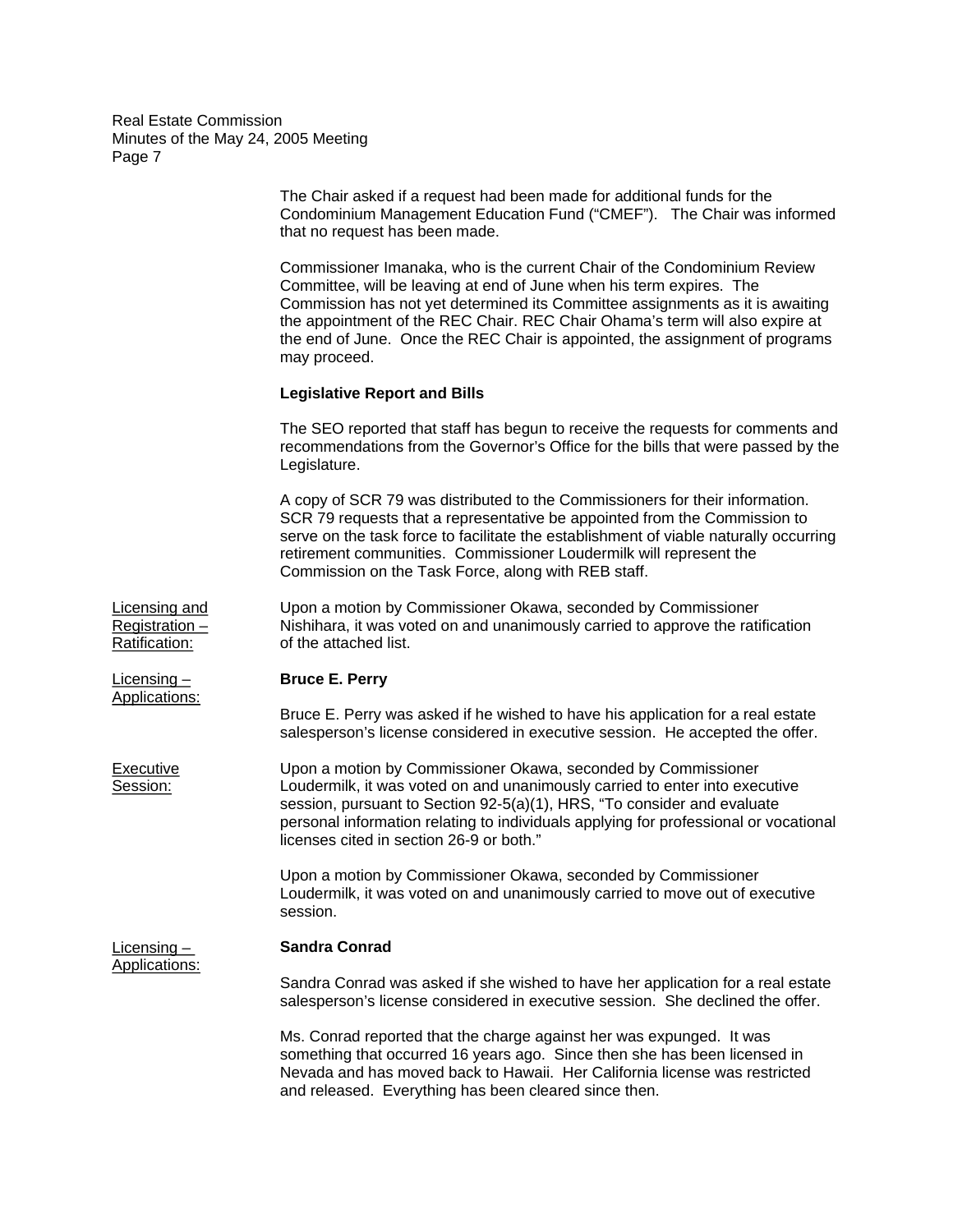> Ms. Conrad was asked if she had any disciplinary actions taken against her license since then or if there was anything pending against her license. Ms. Conrad answered, "No."

Upon a motion by Commissioner Okawa, seconded by Commissioner Nishihara, it was voted on and unanimously carried to approve the real estate license application of Sandra Conrad.

#### **Benjamin H. Bregman**

Benjamin H. Bregman was asked if he wished to have his application for a real estate broker's license considered in executive session. He declined the offer.

Mr. Bregman stated that after he had agreed to the Settlement Agreement, he discussed the matter with the Time Share Administrator and they both agreed that the definition and the technicality of the settlement was not in the best interest of the consumer. Mr. Bregman informed the Commissioners that he addressed the Legislature to amend the definition of developer and the law was passed. The passing of the law makes his case moot. The clarification in the law means that his case would not have appeared before the Commission.

When asked why Mr. Bregman had not disclosed the information on his disciplinary action, he informed the Commissioners that it was because the incident occurred in 2001. Mr. Bregman stated that he has disclosed the RICO action to the Time Share Administrator many times. He was not in any way, shape, or form trying to hide anything.

The Commissioners were informed that Mr. Bregman had submitted a written response that was included in the packet.

Upon a motion by Commissioner Okawa, seconded by Commissioner Nishihara, it was voted on and unanimously carried to take this matter under advisement.

#### **Marion L. Lindsey**

William Harrison, Esq., was present representing Marion L. Lindsey. Mr. Harrison requested that the Commission continue the proceedings as Ms. Lindsey is currently a temporary resident of Nevada and is unable to attend the meeting at this time. Mr. Harrison stated that Ms. Lindsey's husband passed away recently, and she had a change of address. Her things are boxed up. They would like to respond to the Commission's request, but they are requesting an additional 30 days to respond. When asked if Ms. Lindsey and the requested documents would be available in 30 days, Mr. Harrison responded that he hoped they would be able to. Ms. Lindsey is still on parole. Mr. Harrison said that Ms. Lindsey was unable to appear in 30 days, he may be able to appear on her behalf.

Commissioner Yamanaka arrived.

Mr. Harrison requested that any future correspondence be directed to him as he is representing Ms. Lindsey and he will forward the information to his client.

Mr. Harrison was asked if he would prefer that the matter be deferred to the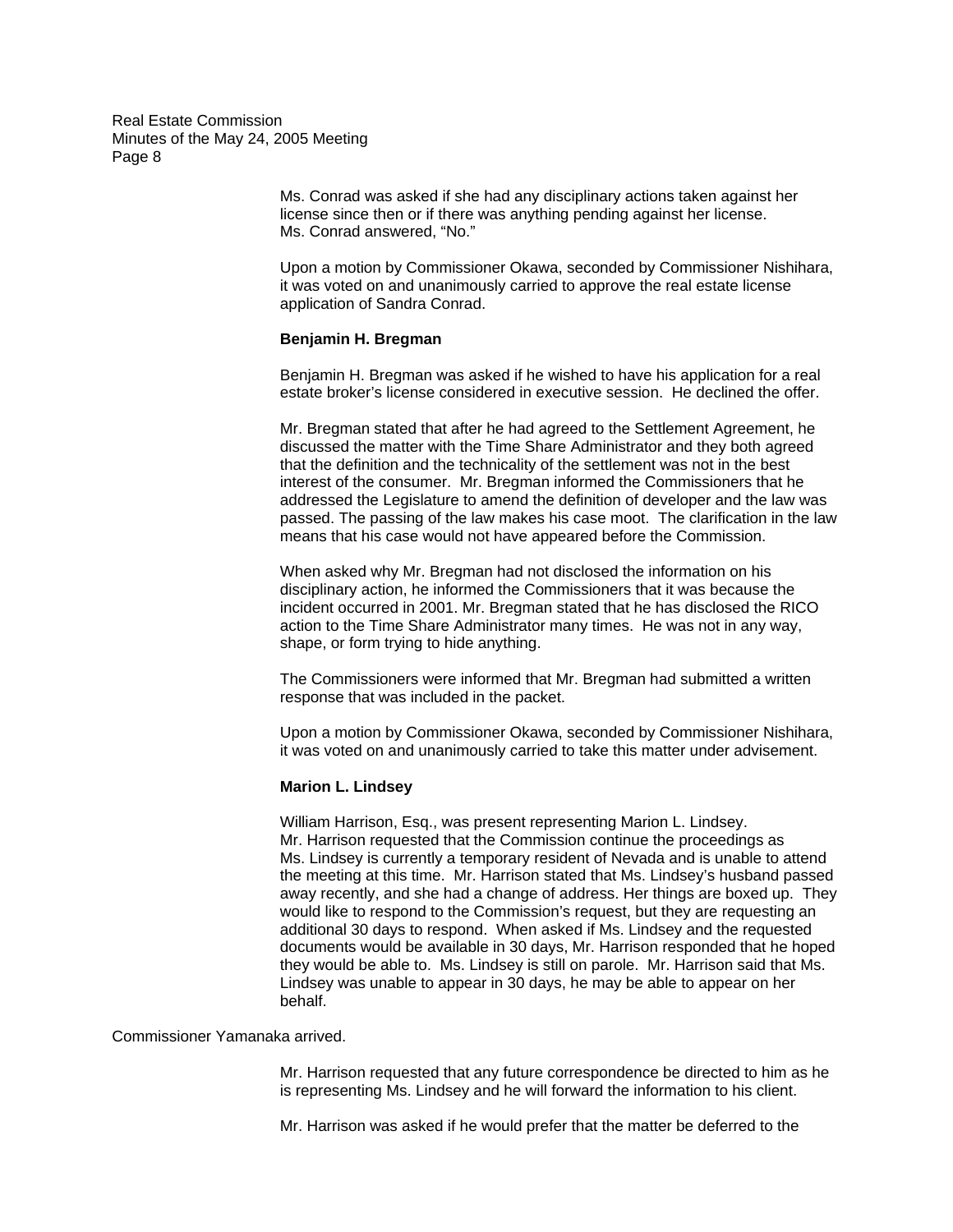|                 | July 29, 2005 Real Estate Commission meeting in order to allow them more time<br>to prepare for the meeting. Mr. Harrison answered that he would prefer to have<br>the matter considered at the July 29, 2005 meeting.                                                                                                                                                                                                                                                                                                                                                                                                                                                                                                                                                                                                                                                                                                                                                                                                                                                 |
|-----------------|------------------------------------------------------------------------------------------------------------------------------------------------------------------------------------------------------------------------------------------------------------------------------------------------------------------------------------------------------------------------------------------------------------------------------------------------------------------------------------------------------------------------------------------------------------------------------------------------------------------------------------------------------------------------------------------------------------------------------------------------------------------------------------------------------------------------------------------------------------------------------------------------------------------------------------------------------------------------------------------------------------------------------------------------------------------------|
|                 | Upon a motion by Commissioner Okawa, seconded by Commissioner Abrams, it<br>was voted on and unanimously carried to defer this matter to the July 29, 2005<br>Real Estate Commission meeting.                                                                                                                                                                                                                                                                                                                                                                                                                                                                                                                                                                                                                                                                                                                                                                                                                                                                          |
| Chair's Report: | Ms. Thompson reported that HAR is happy with the response to their Outreach<br>program. They have over 900 members registered to attend the Outreach<br>program in the next few days. Ms. Thompson stated that HAR will be distributing<br>a short survey to those attending the Outreach programs to seek comments on<br>how their members feel about continuing education and where they want it to go.<br>HAR is seeking the support of the community. Commissioner Nishihara felt that<br>the survey was a good idea but she asked if she could review the questions. The<br>Commissioners also discussed expanding the amount of questions and topics,<br>but Ms. Thompson stated that from past experience, they have received the most<br>response when they used short, simple surveys. Future surveys may include<br>topics, such as increasing the number of continuing education hours, post-<br>licensing education, requiring completion of annual CE core courses, and<br>additional education requirements for principal brokers and brokers-in-charge. |

Commissioner Nishihara will work with HAR on the survey.

The Deputy Attorney General was excused from the meeting.

Recess: The Chair recessed the meeting at 10:05 a.m.

Reconvene: The Chair reconvened the meeting at 10:07 a.m.

Licensing – **Jared Gates** 

Applications:

After a review of the information submitted by the applicant, Commissioner Okawa moved to approve the real estate salesperson's license application of Jared Gates. Commissioner Nishihara seconded the motion. The motion was voted on and unanimously carried.

#### **Bruce E. Perry**

After a review of the information presented by the applicant, Commissioner Okawa moved to approve the real estate salesperson's license application of Bruce E. Perry. Commissioner Abrams seconded the motion. The motion was voted on and unanimously carried.

### **Benjamin H. Bregman**

After a review of the information presented by the applicant, Commissioner Abrams moved to approve the real estate broker's license application of Benjamin H. Bregman. Commissioner Nishihara seconded the motion. The motion was voted on and unanimously carried.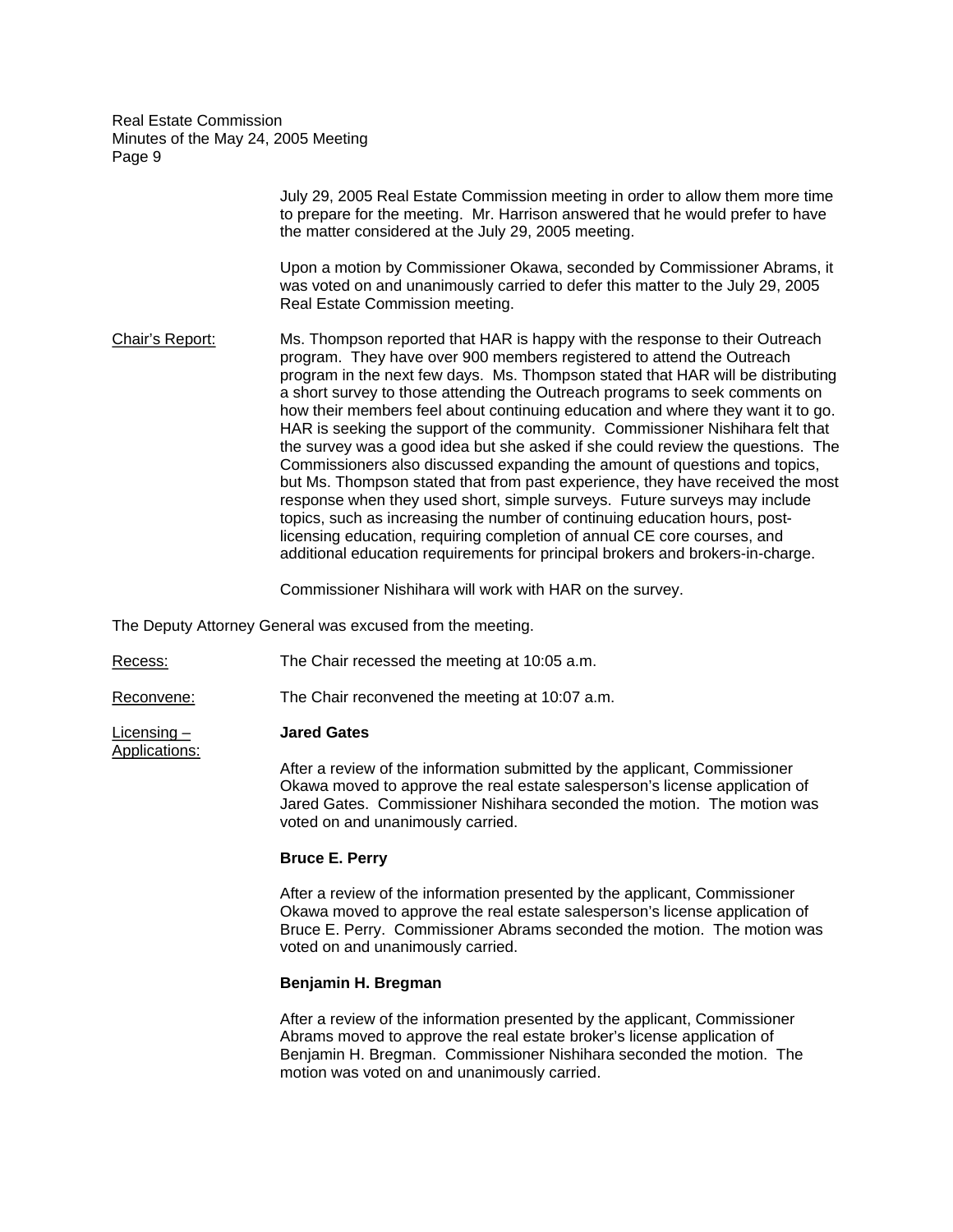| <b>Financial Report:</b>                              | <b>Real Estate Recovery Fund</b>                                                                                                                                                                                                                                                                                                                                                                                                                                                              |
|-------------------------------------------------------|-----------------------------------------------------------------------------------------------------------------------------------------------------------------------------------------------------------------------------------------------------------------------------------------------------------------------------------------------------------------------------------------------------------------------------------------------------------------------------------------------|
|                                                       | Upon a motion by Commissioner Okawa, seconded by Commissioner Nishihara,<br>it was voted on and unanimously carried to accept the Real Estate Recovery<br>Fund Financial Report, dated March 31, 2005.                                                                                                                                                                                                                                                                                        |
|                                                       | The SEO reported that all funds that were previously held by Morgan Stanley<br>Dean Witter have been returned to the Commission and deposited into the State<br>Treasury.                                                                                                                                                                                                                                                                                                                     |
|                                                       | <b>Real Estate Education Fund</b>                                                                                                                                                                                                                                                                                                                                                                                                                                                             |
|                                                       | The Commission will reevaluate its program of work to see if more educational<br>programs could be offered utilizing the Real Estate Education Fund.                                                                                                                                                                                                                                                                                                                                          |
|                                                       | Commissioner Okawa expressed her belief that it was important for the<br>Commission to send more staff to the ARELLO meetings as it provides a good<br>opportunity to discuss important issues and to interact with the other jurisdictions.                                                                                                                                                                                                                                                  |
|                                                       | The Commission would also like to expand the services offered online.                                                                                                                                                                                                                                                                                                                                                                                                                         |
|                                                       | The Chair suggested that the Commissioners pay close attention to the financial<br>reports so that they would be aware of the fund balances. He noted that when<br>he was first appointed to the Commission, there were concerns about being able<br>to fund and maintain the Commission's program of work. The Chair suggested<br>that in order to avoid being in that situation again, he would recommend that a<br>Commissioner or a subcommittee be appointed to oversee the trust funds. |
|                                                       | Upon a motion by Commissioner Abrams, seconded by Commissioner Nishihara,<br>it was voted on and unanimously carried to accept the Real Estate Education<br>Fund Report, dated March 31, 2005.                                                                                                                                                                                                                                                                                                |
|                                                       | <b>Condominium Management Education Fund</b>                                                                                                                                                                                                                                                                                                                                                                                                                                                  |
|                                                       | Upon a motion by Commissioner Yamanaka, seconded by<br>Commissioner Loudermilk, it was voted on and unanimously carried to accept the<br><b>Condominium Management Education Fund Report</b>                                                                                                                                                                                                                                                                                                  |
| <b>Real Estate</b><br><b>Recovery Fund</b><br>Report: | No report was presented.                                                                                                                                                                                                                                                                                                                                                                                                                                                                      |
| <b>Next Meeting:</b>                                  | Friday, June 24, 2005<br>$9:00$ a.m.<br>Queen Liliuokalani Conference Room<br>King Kalakaua Building<br>335 Merchant Street, First Floor<br>Honolulu, Hawaii                                                                                                                                                                                                                                                                                                                                  |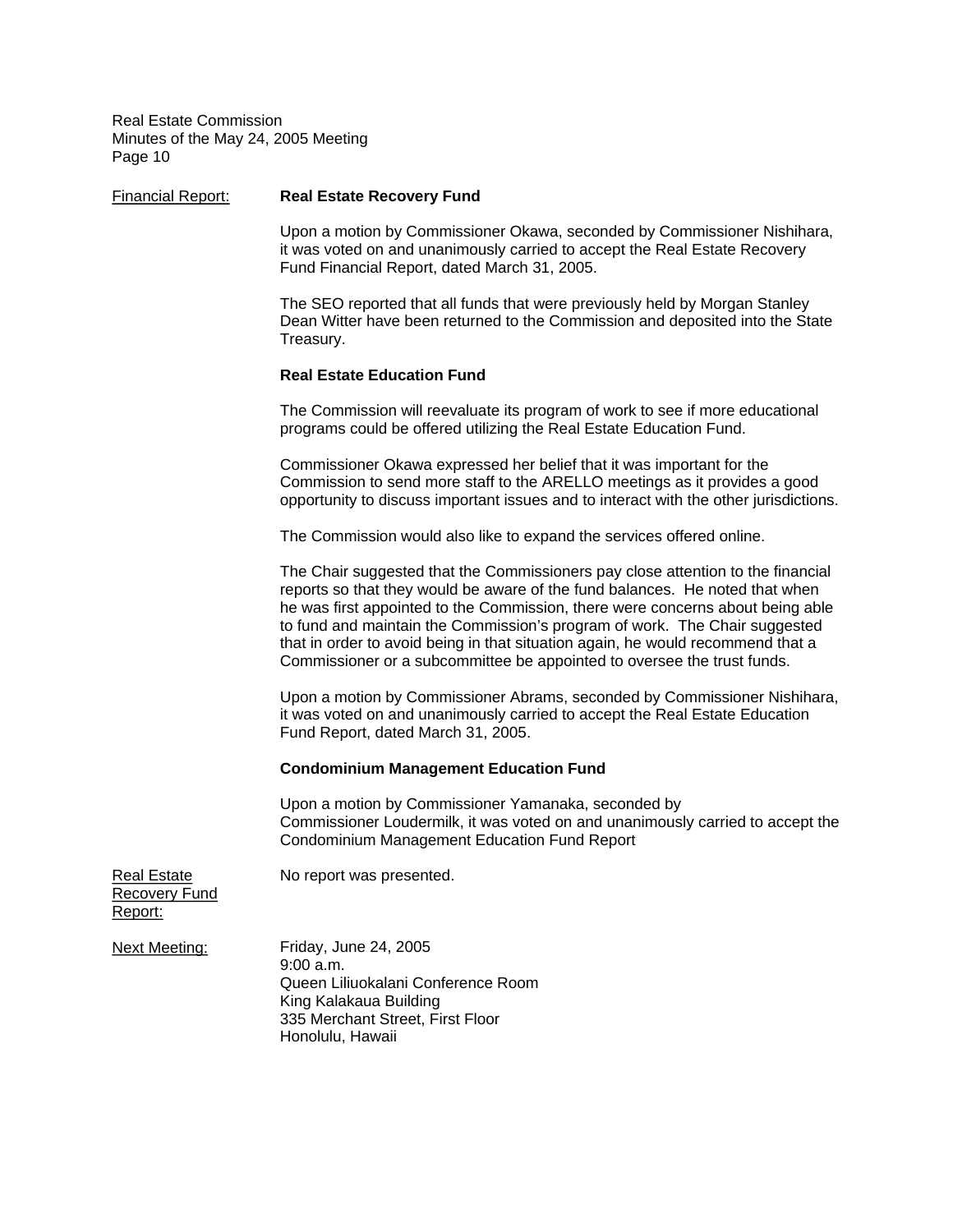Adjournment: With no further business to discuss, the Chair adjourned the meeting at 10:33 a.m.

Reviewed and approved by:

 /s/ Neil Fujitani Neil Fujitani Executive Officer

June 24, 2005<br>Date **Date Date** 



[ X ] Approved as circulated.<br>[ ] Approved with correction Approved with corrections; see minutes of \_\_\_\_\_\_\_\_\_\_\_\_\_\_\_\_\_\_ meeting.

NF/isk/050526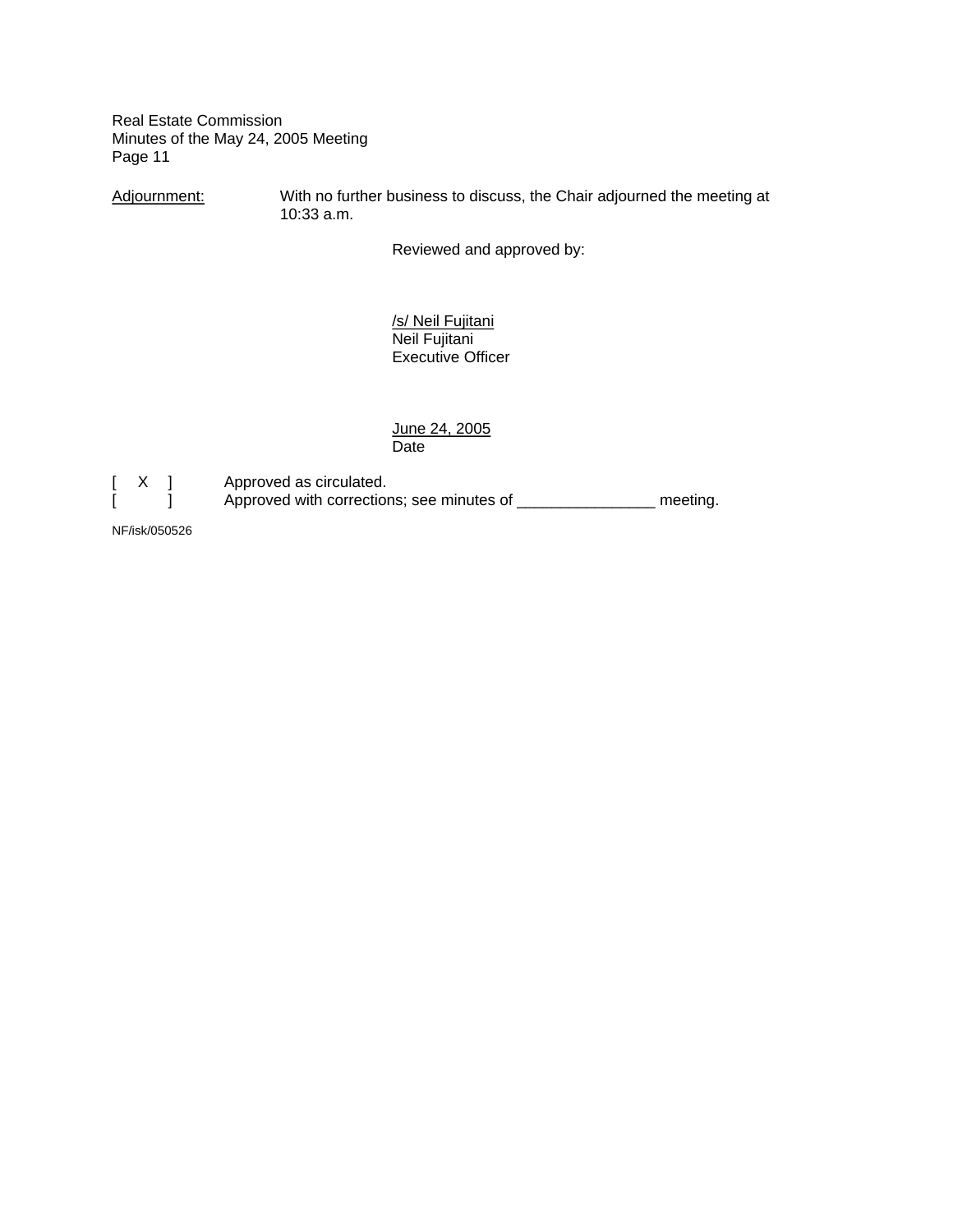# APPROVED APPLICATIONS FOR REAL ESTATE REAL ESTATE COMMISSION MEETING ON MAY 24, 2005

| <b>Brokers - Limited Liability Companies and Partnerships</b>    | <b>Effective Date</b>  |
|------------------------------------------------------------------|------------------------|
| <b>Terada Real Estate LLC</b>                                    | 04/25/05               |
| Steve Terada, PB                                                 |                        |
| Dennis Realty Group, LLC                                         | 04/22/05               |
| Dennis I. Kawakami, PB                                           |                        |
| Oahu Premier Realty, LLC                                         | 05/03/05               |
| Robert W. Parkinson, PB                                          |                        |
| Walt Harvey Real Estate, LLC                                     | 05/09/05               |
| Walt Harvey, PB                                                  |                        |
| Barnhart Hawaii, LLC, Barnhart Associates Real Estate Hawaii     | 05/13/05               |
| Jim Barnhart, PB                                                 |                        |
| Abe Lee Realty, LLC, Abe Lee Realty                              | 05/13/05               |
| Abraham W. H. Lee, PB                                            |                        |
| <b>Brokers - Corporations and Partnerships</b>                   | <b>Effective Date</b>  |
| Hawaii Real Estate Properties Corp.                              | 04/21/05               |
| Ash Tawfik, PB                                                   |                        |
| All Star Realty, Inc.                                            | 04/29/05               |
| Dan Metsch, PB                                                   |                        |
| HDV Inc., Hawaiian Dream Vacations                               | 05/05/05               |
| Dennis J. Guetzke, PB                                            |                        |
| Charter Realty, Inc.                                             | 05/06/05               |
| Joseph Y. Sotomura, PB                                           |                        |
|                                                                  |                        |
| <b>Brokers - Sole Proprietor</b>                                 | <b>Effective Date</b>  |
| David Hite                                                       | 04/21/05               |
| <b>Stuart Hess</b>                                               | 04/21/05<br>04/15/05   |
| Heather E. Hedenschau, Big Island Brokers<br>Richard C. Brown    | 04/01/05               |
| Art H. Ikeda                                                     | 04/04/05               |
| Gordon W. Crabtree                                               | 04/07/05               |
| Sylvia Manning                                                   | 04/14/05               |
| Wadsworth Y. H. Yee                                              | 04/15/05               |
|                                                                  |                        |
| <b>Trade Name</b>                                                | <b>Effective Date</b>  |
| Optimum Marketing & Management Corp., Optimum Realty             | 04/15/05               |
| Kahala Investments, Inc., Burgess and Associates                 | 04/18/05               |
| Patricia A. Summers, Big Island Properties                       | 04/20/05               |
| Jeffrey Samuels Real Estate Services, LLC,                       | 04/20/05               |
| <b>Elite Pacific Properties</b>                                  |                        |
| Ernest M. Schmidt, Paradise Land & Homes                         | 04/1905                |
| <b>Equivalency to Uniform Section of Examination Certificate</b> | <b>Expiration Date</b> |
| Sherry Lynn Campbell                                             | 04/20/07               |
| June Bloom Solomon                                               | 04/20/07               |
| <b>Robert William Kardoes</b>                                    | 04/20/07               |
| Robert M. Wight                                                  | 04/20/07               |
| Robb Cushing Fleischer                                           | 04/21/07               |
| Judith L. Monroe                                                 | 04/22/07               |
| <b>Steven Wilbur Monroe</b>                                      | 04/22/07               |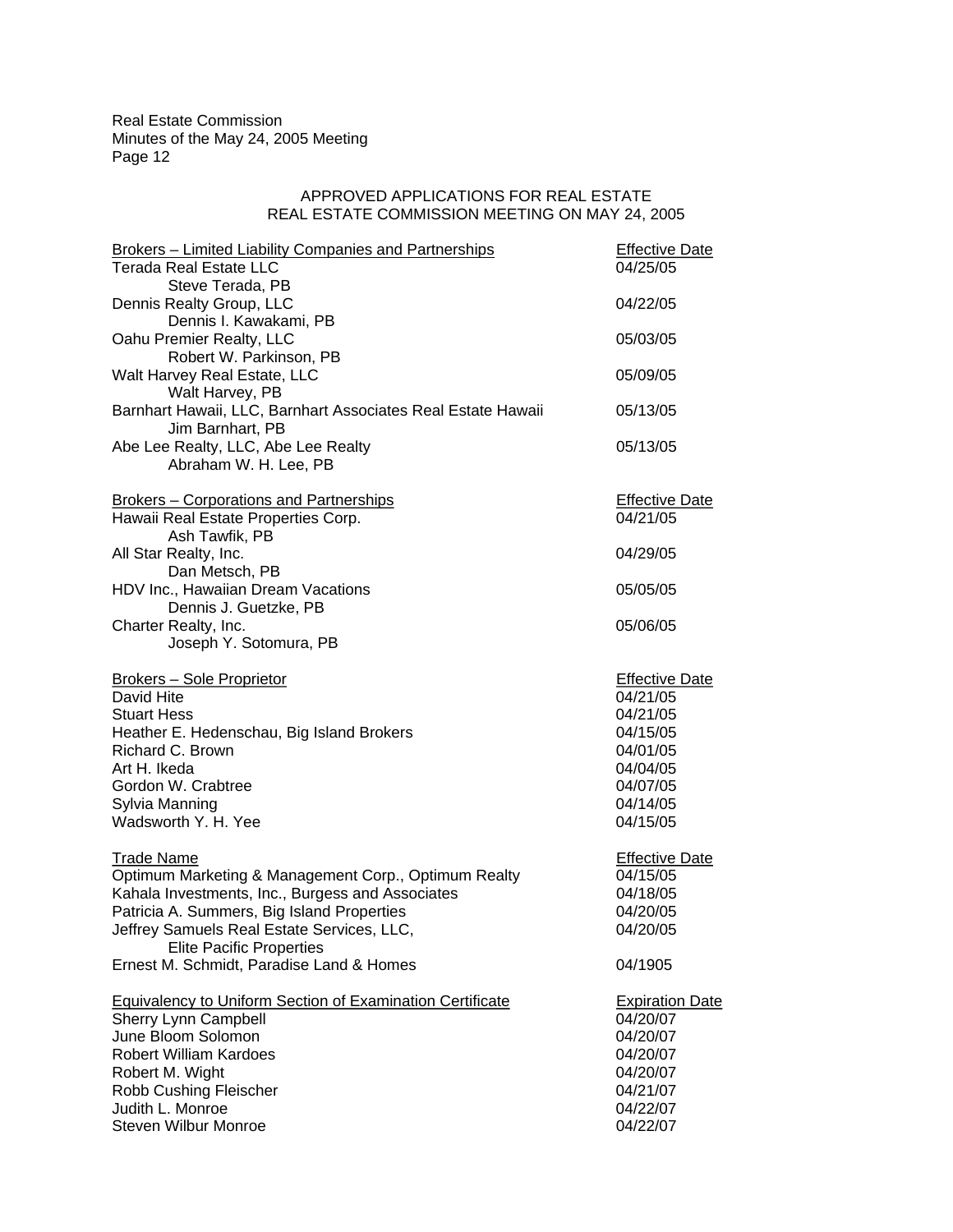| 04/25/07<br>Angela Leah George<br>Joseph T. Rich<br>04/25/07<br><b>Gary Miller</b><br>04/26/07<br>Kenneth John Zarella<br>04/26/07<br>Michelle Cheri Hinton<br>04/28/07<br>George Stubbs<br>04/28/07<br>Ryan C. Arnold<br>04/28/07<br>Jeanne Marie Abbott<br>05/03/07<br>Peter Gregory Slip<br>05/03/07<br>Angela Kay Wiley Rockwood<br>05/03/07<br>Tomoko Jean Miller<br>05/04/07<br>Edward M. Benzor<br>05/05/07<br>Amanda Yvonne McNamee<br>05/05/07<br>Keith Richard Anderson<br>05/05/07<br>Janetta Carol Wilson<br>05/05/07<br>Don Sien<br>05/05/07<br>Amy Wu<br>05/05/07<br>Katarina Yana Pomaybo<br>05/06/07<br>George Michael Khozam<br>05/06/07<br>Skye Isabelle Kelly<br>05/06/07<br>Ray Cephus Levans<br>05/09/07<br>Taj Destin Barnhart<br>05/10/07<br>Lee Jay Leslie<br>05/10/07<br>Kirsten Elizabeth Sparkman<br>05/11/07<br><b>Randall Scott Brown</b><br>05/11/07<br>Joseph Francis Devane<br>05/11/07<br>David Duane Pebley<br>05/11/07<br>James David Thompson<br>05/11/07<br>Denise Marie Ridley<br>05/12/07<br>David Thomas Burke<br>05/12/07<br>Michelle Renee Marshall<br>05/12/07<br><b>Frank Widle</b><br>05/13/07<br>Joy Ann Widle<br>05/13/07<br>Robert Baowei Chen<br>05/13/07<br><b>Educational Equivalency Certificate</b><br><b>Expiration Date</b><br>Sherry Lynn Campbell<br>04/20/07<br>June Bloom Solomon<br>04/20/07<br><b>Robert William Kardoes</b><br>04/20/07<br>04/20/07<br>Robert M. Wight<br>Patricia A. Greening-McMeen<br>04/22/07<br>Judith L. Monroe<br>04/22/07<br><b>Steven Wilbur Monroe</b><br>04/22/07<br>Angela Leah George<br>04/25/07<br>Joseph T. Rich<br>04/25/07<br><b>Gary Miller</b><br>04/26/07<br>Kenneth John Zarella<br>04/26/07<br>Edwin G. Santacruz<br>04/26/07<br>Michael Antonio O'Brian<br>04/27/07<br>Michelle Cheri Hinton<br>04/28/07<br>George Stubbs<br>04/28/07 | <b>Equivalency to Uniform Section of Examination Certificate</b> | <b>Expiration Date</b> |
|---------------------------------------------------------------------------------------------------------------------------------------------------------------------------------------------------------------------------------------------------------------------------------------------------------------------------------------------------------------------------------------------------------------------------------------------------------------------------------------------------------------------------------------------------------------------------------------------------------------------------------------------------------------------------------------------------------------------------------------------------------------------------------------------------------------------------------------------------------------------------------------------------------------------------------------------------------------------------------------------------------------------------------------------------------------------------------------------------------------------------------------------------------------------------------------------------------------------------------------------------------------------------------------------------------------------------------------------------------------------------------------------------------------------------------------------------------------------------------------------------------------------------------------------------------------------------------------------------------------------------------------------------------------------------------------------------------------------------------------------------------------------------------------------------------------------------------------------|------------------------------------------------------------------|------------------------|
|                                                                                                                                                                                                                                                                                                                                                                                                                                                                                                                                                                                                                                                                                                                                                                                                                                                                                                                                                                                                                                                                                                                                                                                                                                                                                                                                                                                                                                                                                                                                                                                                                                                                                                                                                                                                                                             |                                                                  |                        |
|                                                                                                                                                                                                                                                                                                                                                                                                                                                                                                                                                                                                                                                                                                                                                                                                                                                                                                                                                                                                                                                                                                                                                                                                                                                                                                                                                                                                                                                                                                                                                                                                                                                                                                                                                                                                                                             |                                                                  |                        |
|                                                                                                                                                                                                                                                                                                                                                                                                                                                                                                                                                                                                                                                                                                                                                                                                                                                                                                                                                                                                                                                                                                                                                                                                                                                                                                                                                                                                                                                                                                                                                                                                                                                                                                                                                                                                                                             |                                                                  |                        |
|                                                                                                                                                                                                                                                                                                                                                                                                                                                                                                                                                                                                                                                                                                                                                                                                                                                                                                                                                                                                                                                                                                                                                                                                                                                                                                                                                                                                                                                                                                                                                                                                                                                                                                                                                                                                                                             |                                                                  |                        |
|                                                                                                                                                                                                                                                                                                                                                                                                                                                                                                                                                                                                                                                                                                                                                                                                                                                                                                                                                                                                                                                                                                                                                                                                                                                                                                                                                                                                                                                                                                                                                                                                                                                                                                                                                                                                                                             |                                                                  |                        |
|                                                                                                                                                                                                                                                                                                                                                                                                                                                                                                                                                                                                                                                                                                                                                                                                                                                                                                                                                                                                                                                                                                                                                                                                                                                                                                                                                                                                                                                                                                                                                                                                                                                                                                                                                                                                                                             |                                                                  |                        |
|                                                                                                                                                                                                                                                                                                                                                                                                                                                                                                                                                                                                                                                                                                                                                                                                                                                                                                                                                                                                                                                                                                                                                                                                                                                                                                                                                                                                                                                                                                                                                                                                                                                                                                                                                                                                                                             |                                                                  |                        |
|                                                                                                                                                                                                                                                                                                                                                                                                                                                                                                                                                                                                                                                                                                                                                                                                                                                                                                                                                                                                                                                                                                                                                                                                                                                                                                                                                                                                                                                                                                                                                                                                                                                                                                                                                                                                                                             |                                                                  |                        |
|                                                                                                                                                                                                                                                                                                                                                                                                                                                                                                                                                                                                                                                                                                                                                                                                                                                                                                                                                                                                                                                                                                                                                                                                                                                                                                                                                                                                                                                                                                                                                                                                                                                                                                                                                                                                                                             |                                                                  |                        |
|                                                                                                                                                                                                                                                                                                                                                                                                                                                                                                                                                                                                                                                                                                                                                                                                                                                                                                                                                                                                                                                                                                                                                                                                                                                                                                                                                                                                                                                                                                                                                                                                                                                                                                                                                                                                                                             |                                                                  |                        |
|                                                                                                                                                                                                                                                                                                                                                                                                                                                                                                                                                                                                                                                                                                                                                                                                                                                                                                                                                                                                                                                                                                                                                                                                                                                                                                                                                                                                                                                                                                                                                                                                                                                                                                                                                                                                                                             |                                                                  |                        |
|                                                                                                                                                                                                                                                                                                                                                                                                                                                                                                                                                                                                                                                                                                                                                                                                                                                                                                                                                                                                                                                                                                                                                                                                                                                                                                                                                                                                                                                                                                                                                                                                                                                                                                                                                                                                                                             |                                                                  |                        |
|                                                                                                                                                                                                                                                                                                                                                                                                                                                                                                                                                                                                                                                                                                                                                                                                                                                                                                                                                                                                                                                                                                                                                                                                                                                                                                                                                                                                                                                                                                                                                                                                                                                                                                                                                                                                                                             |                                                                  |                        |
|                                                                                                                                                                                                                                                                                                                                                                                                                                                                                                                                                                                                                                                                                                                                                                                                                                                                                                                                                                                                                                                                                                                                                                                                                                                                                                                                                                                                                                                                                                                                                                                                                                                                                                                                                                                                                                             |                                                                  |                        |
|                                                                                                                                                                                                                                                                                                                                                                                                                                                                                                                                                                                                                                                                                                                                                                                                                                                                                                                                                                                                                                                                                                                                                                                                                                                                                                                                                                                                                                                                                                                                                                                                                                                                                                                                                                                                                                             |                                                                  |                        |
|                                                                                                                                                                                                                                                                                                                                                                                                                                                                                                                                                                                                                                                                                                                                                                                                                                                                                                                                                                                                                                                                                                                                                                                                                                                                                                                                                                                                                                                                                                                                                                                                                                                                                                                                                                                                                                             |                                                                  |                        |
|                                                                                                                                                                                                                                                                                                                                                                                                                                                                                                                                                                                                                                                                                                                                                                                                                                                                                                                                                                                                                                                                                                                                                                                                                                                                                                                                                                                                                                                                                                                                                                                                                                                                                                                                                                                                                                             |                                                                  |                        |
|                                                                                                                                                                                                                                                                                                                                                                                                                                                                                                                                                                                                                                                                                                                                                                                                                                                                                                                                                                                                                                                                                                                                                                                                                                                                                                                                                                                                                                                                                                                                                                                                                                                                                                                                                                                                                                             |                                                                  |                        |
|                                                                                                                                                                                                                                                                                                                                                                                                                                                                                                                                                                                                                                                                                                                                                                                                                                                                                                                                                                                                                                                                                                                                                                                                                                                                                                                                                                                                                                                                                                                                                                                                                                                                                                                                                                                                                                             |                                                                  |                        |
|                                                                                                                                                                                                                                                                                                                                                                                                                                                                                                                                                                                                                                                                                                                                                                                                                                                                                                                                                                                                                                                                                                                                                                                                                                                                                                                                                                                                                                                                                                                                                                                                                                                                                                                                                                                                                                             |                                                                  |                        |
|                                                                                                                                                                                                                                                                                                                                                                                                                                                                                                                                                                                                                                                                                                                                                                                                                                                                                                                                                                                                                                                                                                                                                                                                                                                                                                                                                                                                                                                                                                                                                                                                                                                                                                                                                                                                                                             |                                                                  |                        |
|                                                                                                                                                                                                                                                                                                                                                                                                                                                                                                                                                                                                                                                                                                                                                                                                                                                                                                                                                                                                                                                                                                                                                                                                                                                                                                                                                                                                                                                                                                                                                                                                                                                                                                                                                                                                                                             |                                                                  |                        |
|                                                                                                                                                                                                                                                                                                                                                                                                                                                                                                                                                                                                                                                                                                                                                                                                                                                                                                                                                                                                                                                                                                                                                                                                                                                                                                                                                                                                                                                                                                                                                                                                                                                                                                                                                                                                                                             |                                                                  |                        |
|                                                                                                                                                                                                                                                                                                                                                                                                                                                                                                                                                                                                                                                                                                                                                                                                                                                                                                                                                                                                                                                                                                                                                                                                                                                                                                                                                                                                                                                                                                                                                                                                                                                                                                                                                                                                                                             |                                                                  |                        |
|                                                                                                                                                                                                                                                                                                                                                                                                                                                                                                                                                                                                                                                                                                                                                                                                                                                                                                                                                                                                                                                                                                                                                                                                                                                                                                                                                                                                                                                                                                                                                                                                                                                                                                                                                                                                                                             |                                                                  |                        |
|                                                                                                                                                                                                                                                                                                                                                                                                                                                                                                                                                                                                                                                                                                                                                                                                                                                                                                                                                                                                                                                                                                                                                                                                                                                                                                                                                                                                                                                                                                                                                                                                                                                                                                                                                                                                                                             |                                                                  |                        |
|                                                                                                                                                                                                                                                                                                                                                                                                                                                                                                                                                                                                                                                                                                                                                                                                                                                                                                                                                                                                                                                                                                                                                                                                                                                                                                                                                                                                                                                                                                                                                                                                                                                                                                                                                                                                                                             |                                                                  |                        |
|                                                                                                                                                                                                                                                                                                                                                                                                                                                                                                                                                                                                                                                                                                                                                                                                                                                                                                                                                                                                                                                                                                                                                                                                                                                                                                                                                                                                                                                                                                                                                                                                                                                                                                                                                                                                                                             |                                                                  |                        |
|                                                                                                                                                                                                                                                                                                                                                                                                                                                                                                                                                                                                                                                                                                                                                                                                                                                                                                                                                                                                                                                                                                                                                                                                                                                                                                                                                                                                                                                                                                                                                                                                                                                                                                                                                                                                                                             |                                                                  |                        |
|                                                                                                                                                                                                                                                                                                                                                                                                                                                                                                                                                                                                                                                                                                                                                                                                                                                                                                                                                                                                                                                                                                                                                                                                                                                                                                                                                                                                                                                                                                                                                                                                                                                                                                                                                                                                                                             |                                                                  |                        |
|                                                                                                                                                                                                                                                                                                                                                                                                                                                                                                                                                                                                                                                                                                                                                                                                                                                                                                                                                                                                                                                                                                                                                                                                                                                                                                                                                                                                                                                                                                                                                                                                                                                                                                                                                                                                                                             |                                                                  |                        |
|                                                                                                                                                                                                                                                                                                                                                                                                                                                                                                                                                                                                                                                                                                                                                                                                                                                                                                                                                                                                                                                                                                                                                                                                                                                                                                                                                                                                                                                                                                                                                                                                                                                                                                                                                                                                                                             |                                                                  |                        |
|                                                                                                                                                                                                                                                                                                                                                                                                                                                                                                                                                                                                                                                                                                                                                                                                                                                                                                                                                                                                                                                                                                                                                                                                                                                                                                                                                                                                                                                                                                                                                                                                                                                                                                                                                                                                                                             |                                                                  |                        |
|                                                                                                                                                                                                                                                                                                                                                                                                                                                                                                                                                                                                                                                                                                                                                                                                                                                                                                                                                                                                                                                                                                                                                                                                                                                                                                                                                                                                                                                                                                                                                                                                                                                                                                                                                                                                                                             |                                                                  |                        |
|                                                                                                                                                                                                                                                                                                                                                                                                                                                                                                                                                                                                                                                                                                                                                                                                                                                                                                                                                                                                                                                                                                                                                                                                                                                                                                                                                                                                                                                                                                                                                                                                                                                                                                                                                                                                                                             |                                                                  |                        |
|                                                                                                                                                                                                                                                                                                                                                                                                                                                                                                                                                                                                                                                                                                                                                                                                                                                                                                                                                                                                                                                                                                                                                                                                                                                                                                                                                                                                                                                                                                                                                                                                                                                                                                                                                                                                                                             |                                                                  |                        |
|                                                                                                                                                                                                                                                                                                                                                                                                                                                                                                                                                                                                                                                                                                                                                                                                                                                                                                                                                                                                                                                                                                                                                                                                                                                                                                                                                                                                                                                                                                                                                                                                                                                                                                                                                                                                                                             |                                                                  |                        |
|                                                                                                                                                                                                                                                                                                                                                                                                                                                                                                                                                                                                                                                                                                                                                                                                                                                                                                                                                                                                                                                                                                                                                                                                                                                                                                                                                                                                                                                                                                                                                                                                                                                                                                                                                                                                                                             |                                                                  |                        |
|                                                                                                                                                                                                                                                                                                                                                                                                                                                                                                                                                                                                                                                                                                                                                                                                                                                                                                                                                                                                                                                                                                                                                                                                                                                                                                                                                                                                                                                                                                                                                                                                                                                                                                                                                                                                                                             |                                                                  |                        |
|                                                                                                                                                                                                                                                                                                                                                                                                                                                                                                                                                                                                                                                                                                                                                                                                                                                                                                                                                                                                                                                                                                                                                                                                                                                                                                                                                                                                                                                                                                                                                                                                                                                                                                                                                                                                                                             |                                                                  |                        |
|                                                                                                                                                                                                                                                                                                                                                                                                                                                                                                                                                                                                                                                                                                                                                                                                                                                                                                                                                                                                                                                                                                                                                                                                                                                                                                                                                                                                                                                                                                                                                                                                                                                                                                                                                                                                                                             |                                                                  |                        |
|                                                                                                                                                                                                                                                                                                                                                                                                                                                                                                                                                                                                                                                                                                                                                                                                                                                                                                                                                                                                                                                                                                                                                                                                                                                                                                                                                                                                                                                                                                                                                                                                                                                                                                                                                                                                                                             |                                                                  |                        |
|                                                                                                                                                                                                                                                                                                                                                                                                                                                                                                                                                                                                                                                                                                                                                                                                                                                                                                                                                                                                                                                                                                                                                                                                                                                                                                                                                                                                                                                                                                                                                                                                                                                                                                                                                                                                                                             |                                                                  |                        |
|                                                                                                                                                                                                                                                                                                                                                                                                                                                                                                                                                                                                                                                                                                                                                                                                                                                                                                                                                                                                                                                                                                                                                                                                                                                                                                                                                                                                                                                                                                                                                                                                                                                                                                                                                                                                                                             |                                                                  |                        |
|                                                                                                                                                                                                                                                                                                                                                                                                                                                                                                                                                                                                                                                                                                                                                                                                                                                                                                                                                                                                                                                                                                                                                                                                                                                                                                                                                                                                                                                                                                                                                                                                                                                                                                                                                                                                                                             |                                                                  |                        |
|                                                                                                                                                                                                                                                                                                                                                                                                                                                                                                                                                                                                                                                                                                                                                                                                                                                                                                                                                                                                                                                                                                                                                                                                                                                                                                                                                                                                                                                                                                                                                                                                                                                                                                                                                                                                                                             |                                                                  |                        |
|                                                                                                                                                                                                                                                                                                                                                                                                                                                                                                                                                                                                                                                                                                                                                                                                                                                                                                                                                                                                                                                                                                                                                                                                                                                                                                                                                                                                                                                                                                                                                                                                                                                                                                                                                                                                                                             |                                                                  |                        |
|                                                                                                                                                                                                                                                                                                                                                                                                                                                                                                                                                                                                                                                                                                                                                                                                                                                                                                                                                                                                                                                                                                                                                                                                                                                                                                                                                                                                                                                                                                                                                                                                                                                                                                                                                                                                                                             |                                                                  |                        |
|                                                                                                                                                                                                                                                                                                                                                                                                                                                                                                                                                                                                                                                                                                                                                                                                                                                                                                                                                                                                                                                                                                                                                                                                                                                                                                                                                                                                                                                                                                                                                                                                                                                                                                                                                                                                                                             |                                                                  |                        |
|                                                                                                                                                                                                                                                                                                                                                                                                                                                                                                                                                                                                                                                                                                                                                                                                                                                                                                                                                                                                                                                                                                                                                                                                                                                                                                                                                                                                                                                                                                                                                                                                                                                                                                                                                                                                                                             |                                                                  |                        |
|                                                                                                                                                                                                                                                                                                                                                                                                                                                                                                                                                                                                                                                                                                                                                                                                                                                                                                                                                                                                                                                                                                                                                                                                                                                                                                                                                                                                                                                                                                                                                                                                                                                                                                                                                                                                                                             |                                                                  |                        |
|                                                                                                                                                                                                                                                                                                                                                                                                                                                                                                                                                                                                                                                                                                                                                                                                                                                                                                                                                                                                                                                                                                                                                                                                                                                                                                                                                                                                                                                                                                                                                                                                                                                                                                                                                                                                                                             | Ryan C. Arnold                                                   | 04/28/07               |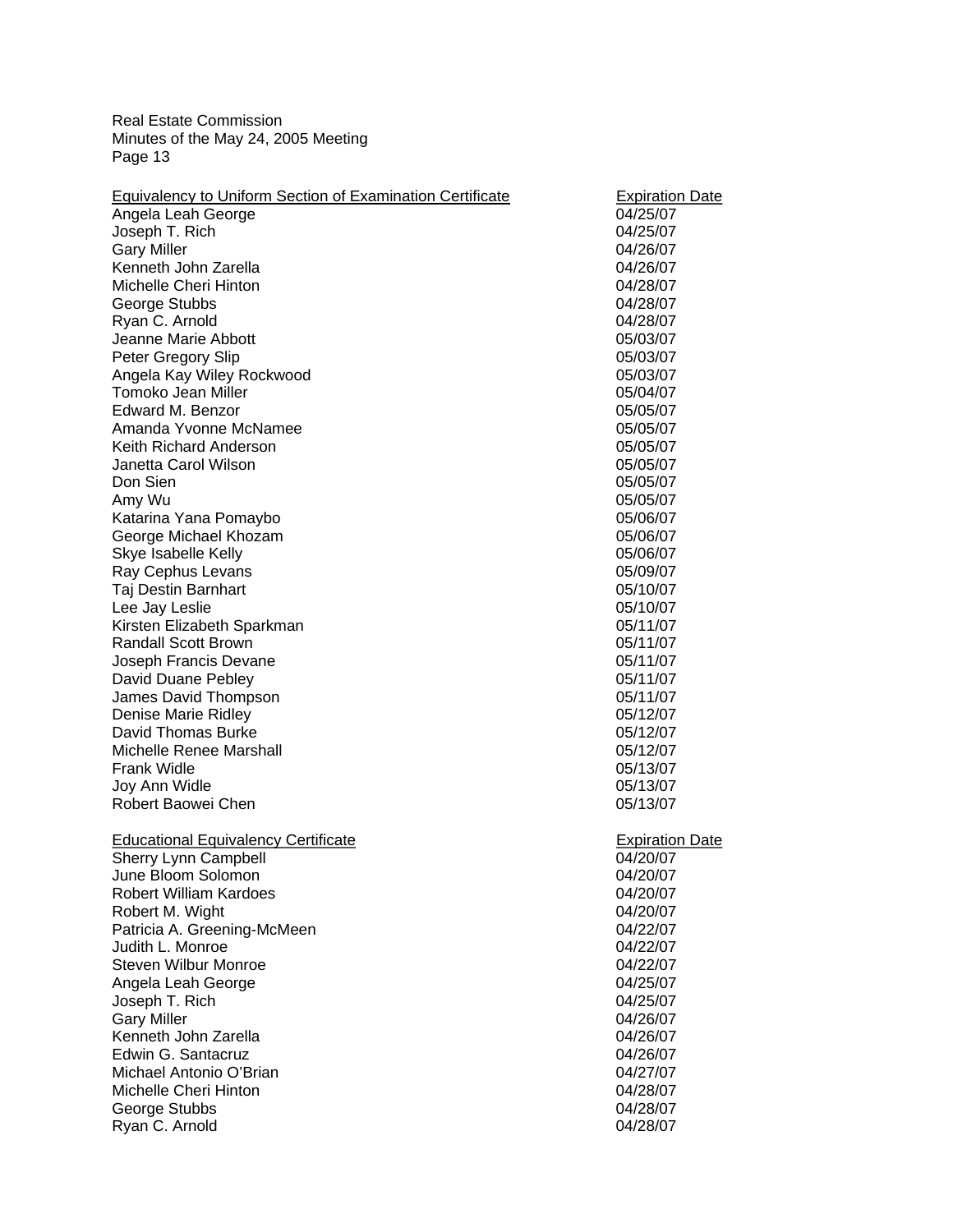| <b>Educational Equivalency Certificate</b>       | <b>Expiration Date</b> |
|--------------------------------------------------|------------------------|
| <b>Christine Louise Donnelly</b>                 | 04/28/07               |
| Jeanne Marie Abbott                              | 05/03/07               |
| Peter Gregory Slip                               | 05/03/07               |
| Angela Kay Wiley Rockwood                        | 05/03/07               |
| Edward M. Benzor                                 | 05/05/07               |
| Paul William Ponn (Silberberg)                   | 05/05/07               |
| Amanda Yvonne McNamee                            | 05/05/07               |
| Keith Richard Anderson                           | 05/05/07               |
| Janetta Carol Wilson                             | 05/05/07               |
| Aki Nakano                                       | 05/05/07               |
| Don Sien                                         | 05/05/07               |
| Amy Wu                                           | 05/05/07               |
| Teri-Ann Mariko Heya                             | 05/05/07               |
| Katarina Yana Pomaybo                            | 05/06/07               |
| Douglas Keith Levin                              | 05/06/07               |
| George Michael Khozam                            | 05/06/07               |
| Skye Isabelle Kelly                              | 05/06/07               |
| Ray Cephus Levans                                | 05/09/07               |
| Taj Destin Barnhart                              | 05/10/07               |
| Kirsten Elizabeth Sparkman                       | 05/11/07               |
| <b>Randall Scott Brown</b>                       | 05/11/07               |
| Joseph Francis Devane                            | 05/11/07               |
| David Duane Pebley                               | 05/11/07               |
| James David Thompson                             | 05/11/07               |
| Vicki Sue Miller                                 | 05/11/07               |
| Denise Marie Ridley                              | 05/12/07               |
| David Thomas Burke                               | 05/12/07               |
| Eric M. Olden                                    | 05/12/07               |
| Valerie M. linuma                                | 05/12/07               |
| Jason D. McKinley                                | 05/12/07               |
| <b>Frank Widle</b>                               | 05/13/07               |
| Joy Ann Widle                                    | 05/13/07               |
| Robert Baowei Chen                               | 05/13/07               |
| <b>Real Estate Broker Experience Certificate</b> | <b>Expiration Date</b> |
| Robert M. Wight                                  | 04/20/07               |
| Robb Cushing Fleischer                           | 04/21/07               |
| Elizabeth Louise Bartholomew-Saunders            | 04/21/07               |
| <b>Ronald Howard Kramer</b>                      | 04/25/07               |
| <b>Gary Miller</b>                               | 04/26/07               |
| Kevin B. Donnelly                                | 04/26/07               |
| Scott H. Lu                                      | 04/29/07               |
| Deborah A. K. Wong                               | 04/29/07               |
| Zandra S. Amaral                                 | 04/29/07               |
| Eduardo Alberto Gandolfo                         | 04/29/07               |
| Jeanne Marie Abbott                              | 05/03/07               |
| Tomoko Jean Miller                               | 05/04/07               |
| Michael William Buchanan                         | 05/04/07               |
| Amanda Yvonne McNamee                            | 05/05/07               |
| Katarina Yana Pomaybo                            | 05/06/07               |
| George Michael Khozam                            | 05/06/07               |
| Robert Terry McDaniel                            | 05/06/07               |
|                                                  |                        |